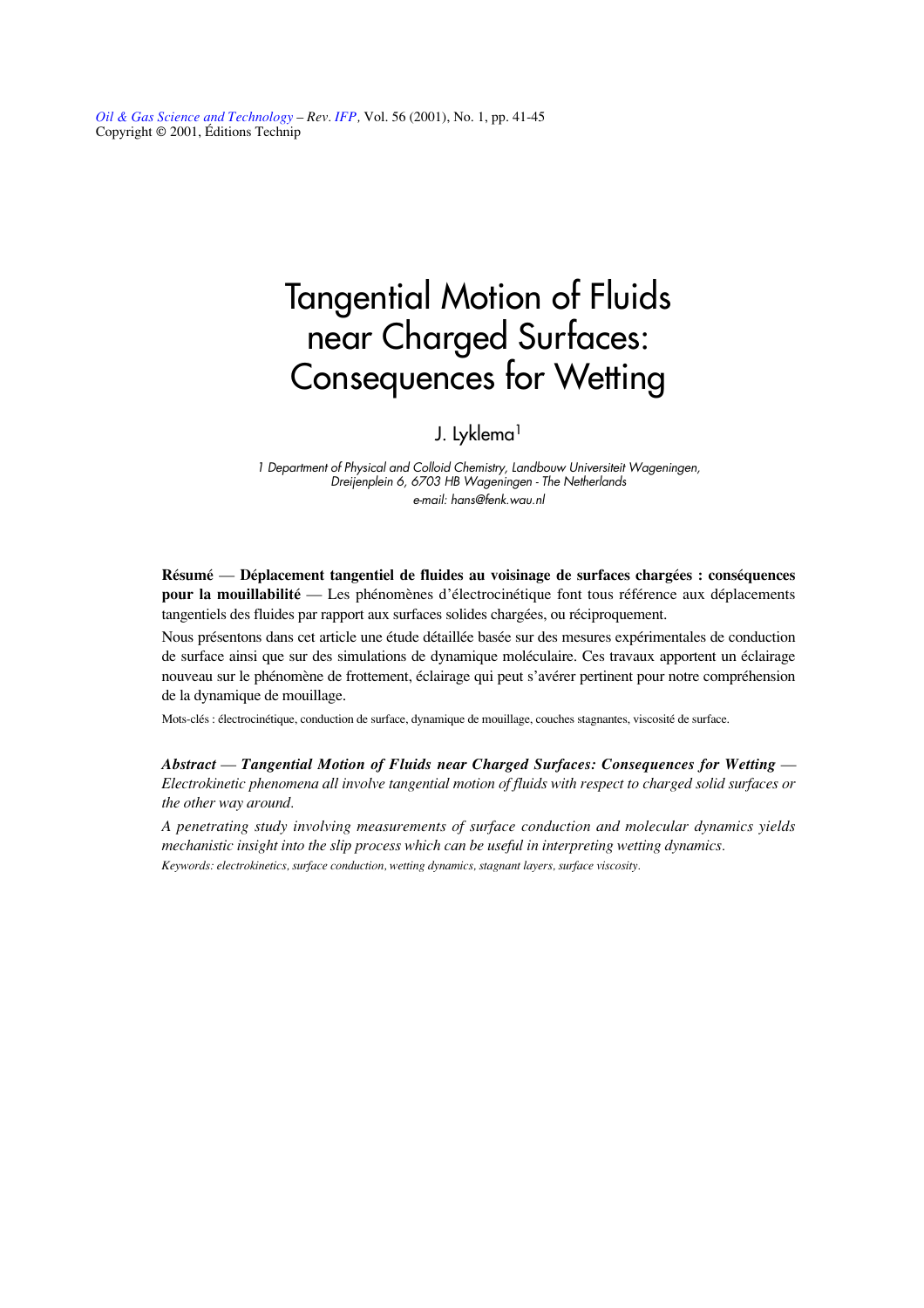# **INTRODUCTION**

Wetting dynamics and electrokinetics have at least one feature in common, viz. the issue of slip which may, or may not, occur if liquids flow tangentially to solid surfaces. The issue is directly related to the molecular density distribution  $\rho(z)$  of the liquid adjacent to the solid, which is considered to be inert and hard.

Consider a drop of a pure, low molecular weight liquid *L* partially wetting the solid *S*. General experience indicates that at the *LG* (liquid/gas) phase boundary the  $\rho(z)$  profile has a tanh-profile; over a few molecular layers the density decays from its bulk value to that in the vapour phase *G*. This follows from van der Waals theory, Cahn Hilliard theory and molecular dynamics (MD) simulations (see Lyklema, 2000 for a review). For a pure surface, there is no surface excess viscosity ( $\eta^{\sigma} = 0$ ) (Langevin and Meunier, 1994; Earnshaw, 1996; Lucassen-Reynders and Lucassen, 1969). This follows both from surface rheology and surface light scattering so the statement is well-documented. For the present purpose the consequence is that, in treating the fluid dynamics of wetting, there is no need to consider any variation in the bulk fluidity near the *LG* border. Far from the three-phase border, the interfacial tension  $\gamma^{SL}$  at the solid-liquid interface, and the surface tension  $\gamma^{LG}$  for the liquid surface against vapour can be related to the molecular details of the corresponding interface. For instance, Kirkwood and Buff (1949) interpreted γ*SL* in terms of distribution functions and for *LG* interfaces  $\gamma^{LG}$  is according to van der Waals and Cahn Hilliard related to the square of the density gradient, integrated over the entire transition layer. These two tensions, together with γ*SG*, determine the *contact angle*. On the other hand, the overlap of the two differing liquid profiles at the *SL* and *LG* interfaces, which has to take place near the threephase border, gives rise to an additional Gibbs energy per unit length, which is responsible for the *line tension*.

We now focus on the *SL* interface, emphasising the issue of slip upon an imposed tangential motion. In doing so we hope to contribute to the *dynamics of spreading*.

## **1 INFORMATION FROM ELECTROKINETICS**

A large number of electrokinetic phenomena exist, some more familiar than others. Most well-known is electrophoresis, *i.e.* the moving of charged colloidal particles under the influence of an applied electric field. Other electrokinetic phenomena include electro-osmosis (movement of liquids, containing excess charges, through pores under an applied field), streaming potentials (creation of an electric field across pores by an applied pressure difference) and dielectric spectroscopy (frequency dependence of the polarisation of double layers around particles). All these phenomena involve tangential motion of a liquid (usually an aqueous electrolyte

solution) with respect to a charged solid. In electrophoresis the liquid is stationary whereas the particles move; in the other phenomena mentioned the liquid moves with respect to the particles, to assemblies of particles in a porous plug, on the (charged) pores.

Electrokinetic phenomena cannot be interpreted without considering the notions of slip and stagnancy. This follows from the general observation that electrokinetic charge densities σ*ek* and electrokinetic (or zeta) potentials ζ usually differ from the corresponding surface charge densities  $\sigma^0$  or potentials  $\psi^0$ , respectively. These differences are currently attributed to the existence of a thin *stagnant layer* of liquid which, upon the tangential movement, remains adhered to the solid surface. As these stagnant layers may contain a large part of the countercharge, the implication is that only a relatively small fraction of the double layer charge is electrokinetically active. The inactive part resides in the stagnant layer. As this is a relatively large fraction, electrokinetics is particularly suited for studying the properties of the layer.

Let us, as a next step, summarise the experience obtained over the past decades regarding these properties:

- the stagnant layer is only a few molecular layers thick. This follows from combining double layer studies with electrokinetics;
- the stagnant layer more on less coincides with the nondiffuse part of the double layer, *i.e*. with the Stern layer. It follows that for most practical purposes ζ may be identified with the potential of the diffuse part of the double layer ψ*<sup>d</sup>*. For the interpretation of colloidal interaction this is of prime relevance, because the overlap of double layers is dominated by the diffuse double layer parts, and in practice the ζ potential is sometimes the only electric parameter available. For the present purpose it is relevant that  $\sigma^{ek}$  may be computed from  $\zeta$  using diffuse double layer theory, and as  $\sigma^0$  is often obtainable by other means (for instance, by titration), the charge  $\sigma^i$  in the stagnant layer can be evaluated because, as a whole, the double layer is electroneutral;
- stagnant layers are observed on hydrophilic and on hydrophobic surfaces. So, there is no reason to interpret them in terms of surface-liquid interaction. Rather, they are caused by stacking of the fluid molecules adjacent to the solid wall;
- on amphoteric surfaces, stagnant layers occur both on the negative and positive sides of the point of zero charge. There is no reason to assume them to be absent on uncharged surfaces. Only then, their existence cannot be established electrokinetically;
- in media of low dielectric permittivity the potential decays very slowly with distance; therefore  $\sigma^0$  and  $\sigma^{ek}$  are almost identical. Hence, in such systems one cannot obtain information on the stagnant layer by electrokinetic methods.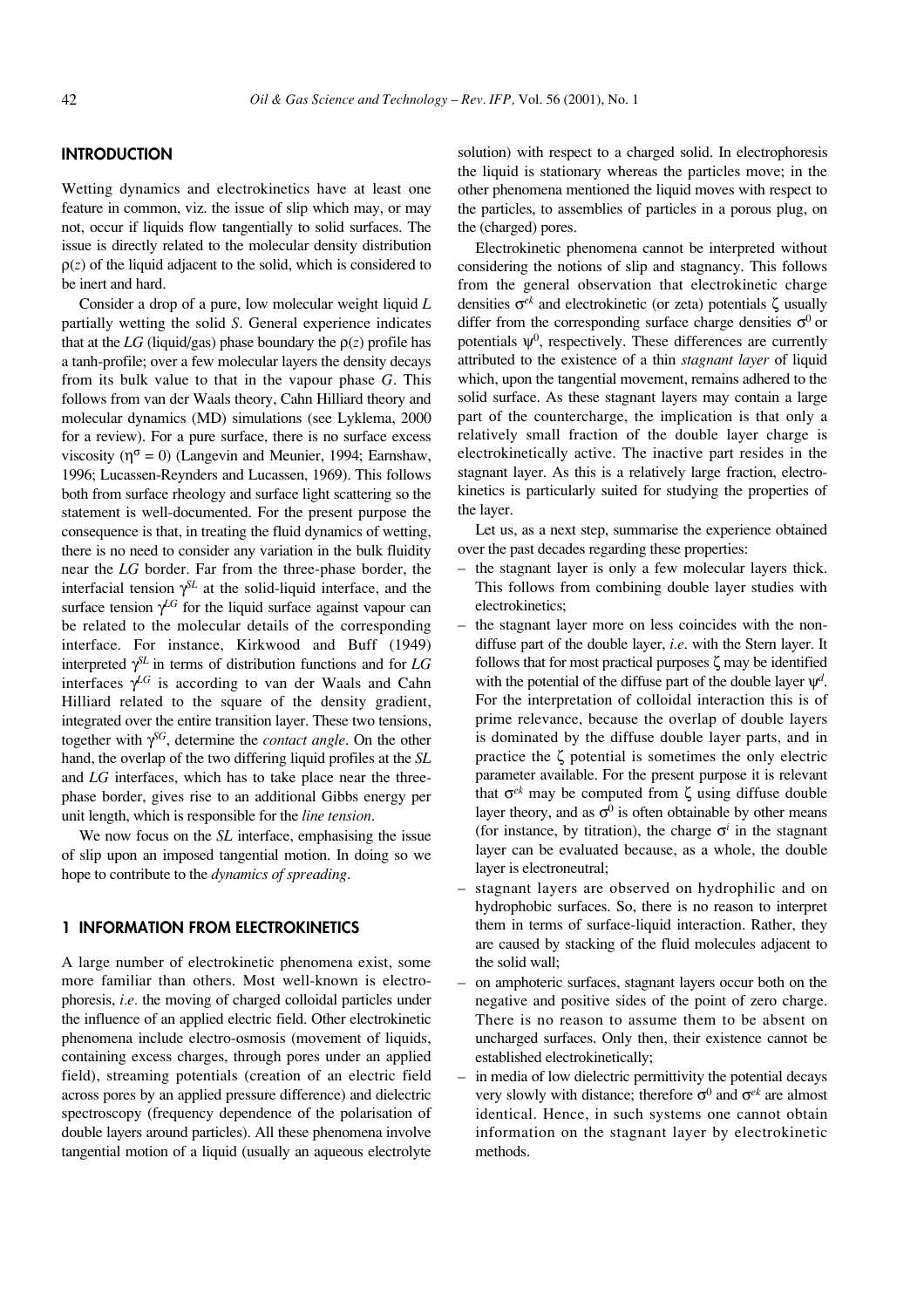Summarising, stagnant layers are general features of solidliquid interfaces. Most likely, they are caused by the oscillatory stacking of these molecules against the hard wall.

The next question is: what are the dynamics of such layers upon tangential motion? Again, electrokinetics is helpful because it is possible to obtain experimental information on the lateral mobility of ions in these layers by closer analysis of the phenomenon of surface conduction.

## **2 CONDUCTION IN STAGNANT LAYERS**

The excess charge on the solution side of electric double layers gives rise to an excess tangential conductivity *K*<sup>σ</sup>*.* The SI units are  $S = CV^{-1} s^{-1}$ . Surface conduction quantitatively affects all electrokinetic phenomena, to an extent determined by its ratio to the bulk conductivity  $K^L$  (in Sm<sup>-1</sup> = CV<sup>-1</sup> m<sup>-1</sup> s<sup>-1</sup>). This ratio can be quantified through the Dukhin number *Du*:

$$
Du = K^{\sigma} / a K^{L}
$$
 (1)

where *a* is a characteristic length relating to the curvature of the surface: for colloidal spheres it is the particle radius and for a cylinder or a pore it is the inner radius. In principle, *K*<sup>σ</sup> is measurable, but some scrutiny is needed because we are dealing with an *excess* quantity. Let us first consider a simple illustration of such a measurement, which already shows some of the main features.

For the streaming potential  $E_{\text{str}}$  under the influence of a pressure ∆*P* applied across a capillary of which the walls carry an electric double layer, characterised by an electrokinetic potential ζ, one can derive (Lyklema, 1995):

$$
E_{\text{str}} = \frac{\varepsilon_0 \varepsilon \zeta \Delta P}{\eta (K^L + 2K^{\sigma} / a)} = \frac{\varepsilon_0 \varepsilon \zeta \Delta P}{\eta K^L (1 + 2Du)} \tag{2}
$$

where  $\varepsilon_0 \varepsilon$  is the dielectric permittivity of the liquid (which enters through the Poisson equation) and η the viscosity of the liquid, accounting for the hydrodynamic resistance. The conduction enters the denominator because it accounts for the extent to which the built-up potential difference leaks away. Leakage takes place through the bulk and along the surface; the corresponding fractions are characterised by *KL* and *K*<sup>σ</sup>, respectively. Equation (2) has two unknowns, ζ and  $K^{\sigma}$ , which can be obtained if  $E_{\rm str}$  is measured as a function of radius. A plot of  $\epsilon_0 \epsilon \Delta P / E_{\text{str}} \eta$  as a function of  $a^{-1}$  yields the intercept *KL/*ζ and the slope 2*K*<sup>σ</sup>*/*ζ*.* This is one of the ways for obtaining *K*<sup>σ</sup>.

Two other procedures have been proposed by Kijlstra *et al*. (1992) and by Minor *et al*. (1998). The Kijlstra method is based on the fact that neglection of surface conduction leads in some electrokinetic techniques to an *over*estimation of ζ, in others to an *under*estimation. For instance, ignoring *K*<sup>σ</sup> in Equation (2) underestimates  $\zeta$ ; for dielectric spectroscopy it is the other way around. By carrying out different electrokinetic techniques on one and the same sample, *K*<sup>σ</sup> was found as that

parameter for which the resulting ζ potentials coincided. Minor *et al.* (1998) measured the conduction of plugs as a function of the electrolyte concentration  $c_{el}$ . Such plots are linear; for  $c_{el} \rightarrow 0$  an intercept is found, equal to  $K^{\sigma}$ .

The surface conduction consists of two parts, one caused by the diffuse part of the double layer, *K*<sup>σ</sup>*<sup>d</sup>*, the other *K*<sup>σ</sup>*<sup>i</sup>* resulting from the stagnant layer, which is the quantity in which we are now interested. Assuming additivity:

$$
K^{\sigma} = K^{\sigma d} + K^{\sigma i} \tag{3}
$$

For *K*<sup>σ</sup>*<sup>d</sup>* a rigorous expression (by Bikerman, see Lyklema, 1995) is available. In the diffuse part, the ion concentrations are known at any position and their mobility may be equated to that in bulk.  $K^{\sigma d}$  depends on  $c_{el}$  and  $\zeta$  and also contains an electro-osmotic contribution. So, if *K*<sup>σ</sup>*<sup>d</sup>* is subtracted from *K*<sup>σ</sup>*, K*<sup>σ</sup>*<sup>i</sup>* is obtainable. If σ*<sup>i</sup>* is also known, as explained in Section 1, the mobility  $u_i^i$  of the ions of type *i* in the stagnant layer is also obtainable, using:

$$
K^{\sigma i} = \sigma^i u_i^i \tag{4}
$$

assuming only one ionic species to be present in that layer.

As will be shown below, for many ions  $u_i^i \neq 0$ . At first sight, this is surprising: the layer is stagnant, which means that its viscosity is virtually infinitely high. Why would then ions embedded in it be mobile whereas the water is immobilised?

Looking for other literature examples where ions can move in a fixed fluid medium, gels come to mind. A few percent of gelatine can completely immobilise the water into which it is dissolved. However, the conductivity of electrolytes, dissolved in it, is hardly impeded as compared to bulk water. Neither is the diffusion coefficient of dissolved molecules hardly lowered in solutions by gelation. So, the observation is not unique.

In Table 1 some recent results are collected on the ratio  $u_i^i / u_i^L$  between the ion mobility in the stagnant layer and that in the bulk.

These data are a collage of results obtained by PhD students and post docs in our department (J. Kijlstra, M. Minor and A. van der Linde, A. van der Wal, M. Löbbus and R. Barchini) that we will not discuss here in more detail. For the sake of comparison the data marked by an asterisk have been obtained by Verbich *et al.* (1999), using a very different method based on the difference between the isoelectric point and the isoconduction point. The following is observed:

– for monovalent counterions, the ratio is about unity, or at least not far below it. In fact, for all those instances where it is clearly below unity there are physico-chemical reasons to account for that: Monosphere is porous, adsorbed polymer layers or biological maze structures force tangentially moving ions to take a detour, and Cl– ions adsorb specifically to haematite. So the conclusion is that the stagnancy of the layer does not significantly impede the mobility;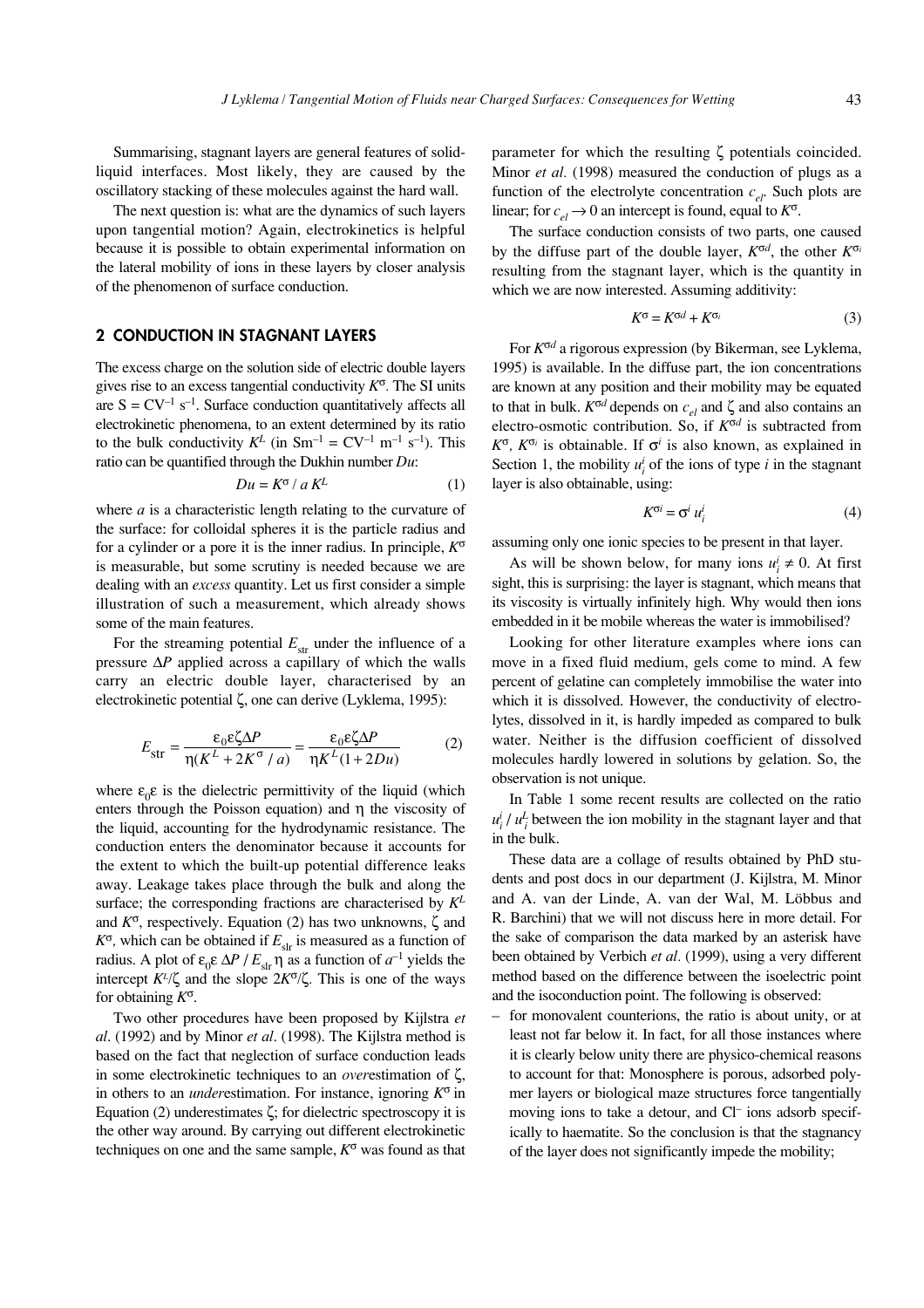#### TABLE 1

Survey of ionic mobility ratios  $u_i^i / u_j^i$ between the stagnant layer and the bulk (various techniques and elaborations)

| System                          | Type of ion                                                | $u_i^i / u_j^L$ |
|---------------------------------|------------------------------------------------------------|-----------------|
| Silica (Stöber)                 | $K^+$                                                      | 0.96            |
| Silica (Monosphere–1000, Merck) | $K^+$                                                      | 0.7             |
|                                 | $Mg^{2+}$                                                  | 0.06            |
| Haematite                       | $Cl^-$                                                     | 0.7             |
| Poly (styrene) latex            | $H^+$ , Li <sup>+</sup> , Na <sup>+</sup> , K <sup>+</sup> | 0.85            |
| <i>Ibid.</i> , plus adsorbed    | Ibid.                                                      | 0.60            |
| poly (ethylene oxide) layer     |                                                            |                 |
| Liposome vesicles               | $Na+$                                                      | ~1.0            |
| Liposome vesicles               | $Cs+$                                                      | $-1.0*$         |
| Liposome vesicles               | $Ca^{2+}$ , $Cd^{2+}$                                      |                 |
| Liposome vesicles               | $Cu^{2+}$                                                  | ~10.6           |
| Liposome vesicles               | $Ca^{2+}$                                                  | $-0.8*$         |
| Liposome vesicles               | $La^{3+}$                                                  | $-0.07^*$       |
| Bacterial surfaces              | $Na+$                                                      | $0.2 - 0.5$ **  |

\* Data from Verbich *et al.* (1999).

\*\* Depending on species.

- − the ratio decreases markedly if the valancy is increased, that is: when the attraction between counterion and surface is increased;
- − at given ion valancy, there is no marked specificity. In particular it is noted that in the bulk protons are much more rapidly transferred than the other cations, because the mechanism is entirely different. Nevertheless, the mobility ratios do not differ measurably from those for the alkali metal ions.

Generally speaking, it may be concluded that we are primarily facing a generic phenomenon, onto which some secondary specificity is superimposed.

The question remains what the molecular interpretation is for these phenomena.

# **3 MOLECULAR INTERPRETATION OF THE TANGENTIAL TRANSPORT**

An important step forward could be made by MD simulations (Lyklema *et al*., 1998). This development is still in its embryonic state. So far only Lennard-Jones interactions have been considered, which is a far cry from electric double layers. However, because of the genericity of the phenomena, already on this level useful new physical insight was obtainable. We refer to Lyklema *et al*. (1998) for numerical details.

Basically, a liquid in contact with a solid was simulated, with inside the liquid a number of molecules ("ions") that were stronger attracted by the solid than the liquid molecules. A certain distribution  $p(z)$  developed for both the liquid molecules and the dissolved ions. Then a tangential force was applied on the ions. Bulk ions undergo a hectic stochastic thermal motion, onto which the movement in the direction of the electric field is superimposed. This represents bulk conduction. Ions adjacent to the surface in the stagnant layer remain part of the time in this layer, also moving in the direction of the applied force, but they also can make excursions to the bulk, from which they can return or where they may remain. In the latter case, another bulk ion returns to the stagnant layer to replenish this layer and keep the distribution intact. So, the tangential motion in the stagnant layer is, at least in part, short-circuited through the bulk. Hence,  $u_i$  is an average of stagnant layer and bulk mobility weighted according to the fraction of the time that the ions reside in these two states. Resolving these fractions is still under study. However, it can be seen how the valence influence enters: for higher charged counterions the probability of desorption is less, so motion in the stagnant layer and short-circuiting are both impeded. The parameters selected for the various Lennard-Jones pair interactions in Lyklema *et al*. (1998) were adequate to confirm our experimental finding that for monovalent ions  $u_i^i / u_i^L$  is very close to unity.

Regarding the solvent (water), two features were recovered. First, the trajectories of water molecules did not differ greatly from those of the ions, even though no force was exerted on the solvent. This finding is nothing else than simulation of electro-osmosis. It implies that on the *individual* scale water molecules in the stagnant layer are mobile with a mobility close to that in bulk.

The question remains why stagnant layers behave macroscopically as if they have a high viscosity. From the simulations the viscosity can also be determined (from the time correlation function). It was found that in the stagnant layer η is substantially higher than in the bulk and anisotropic. Viscosity represents the resistance against *collective* motion of large sets of molecules. The adjoining fixed wall thwarts this collectivity. At the same time, this difference between individual and collective motion also accounts for the unimpeded diffusion of dissolved molecules in three-dimensional gels.

We hope to pursue this promising development which captures most experimental findings.

## **CONCLUSION**

One of the central issues in wetting dynamics is that of slip at the solid-liquid phase boundary. Similar slip phenomena also occur in electrokinetics. A wealth of information has been built up about the so-called stagnant layer adjacent to the solid. This layer is a few molecular diameters thick and has the properties of a two-dimensional gel: macroscopically it is immobilised but the mobility of monovalent ions in it is not markedly lower than in bulk. These features can be recovered by MD simulations.